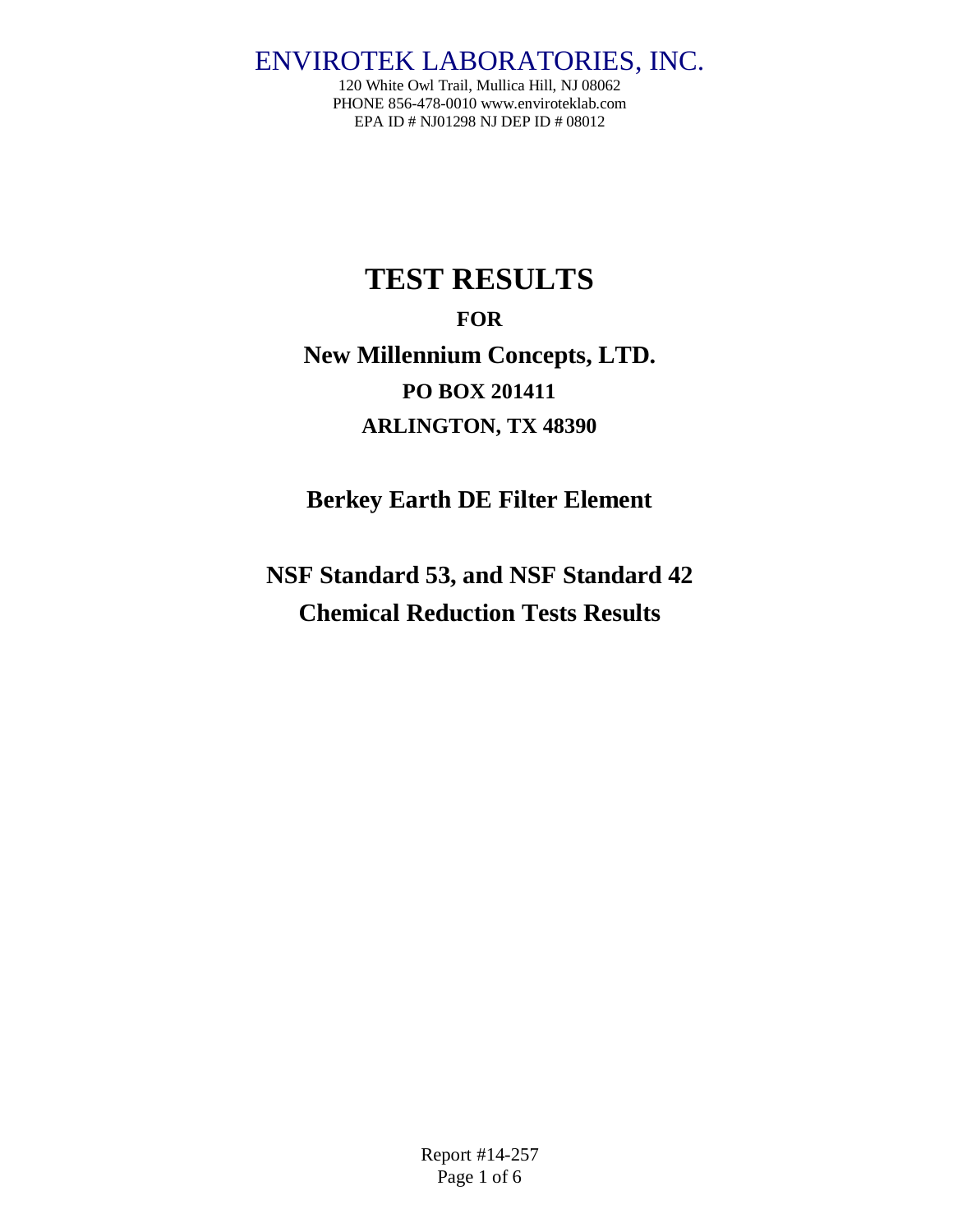120 White Owl Trail, Mullica Hill, NJ 08062 PHONE 856-478-0010 www.enviroteklab.com EPA ID # NJ01298 NJ DEP ID # 08012

#### **BERKEY EARTH DE FILTER ELEMENT TEST REPORT**

Report # 14-257 (Berkey Earth Filter Element) Report Date: 10/08/2014 Customer Name: New Millennium Concepts, LTD.

| <b>Drinking Water Contaminant</b>        | <b>Influent Water</b> | <b>Berkey Earth DE Filter Element Effluent</b> | $\frac{0}{0}$    |
|------------------------------------------|-----------------------|------------------------------------------------|------------------|
| <b>Tested</b>                            | Concentration in µg/L | Concentration in µg/L                          | <b>Reduction</b> |
| Volatile Organic Contaminants in µg/L    |                       |                                                |                  |
| Dichlorodifluoromethane<br>Chloromethane | 80.3<br>80.2          | < 0.5<br>< 0.5                                 | 99.9<br>99.9     |
| Vinylchloride                            | 80.1                  | < 0.5                                          | 99.9             |
| Bromomethane                             | 80.2                  | < 0.5                                          | 99.9             |
| Chloroethane                             | 80.21                 | < 0.5                                          | 99.9             |
| Trichlorofluoromethane                   | 81.2                  | < 0.5                                          | 99.9             |
| 1,1-Dichloroethene                       | 83.3                  | < 0.5                                          | 99.9             |
| Methylene Chloride                       | 81.1                  | < 0.5                                          | 99.9             |
| trans-1,2-Dichloroehene                  | 81.0                  | < 0.5                                          | 99.9             |
| <b>MTBE</b>                              | 80.0                  | < 0.5                                          | 99.9             |
| 1.1-Dichlorethane                        | 79.9                  | < 0.5                                          | 99.9             |
| cis-1,2-Dichloroethene                   | 170.0                 | < 0.5                                          | 99.9             |
| 2,2-Dichloropropane                      | 79.8                  | < 0.5                                          | 99.9             |
| Bromochloromethane                       | 79.7                  | < 0.5                                          | 99.9             |
| Chloroform                               | 80.0                  | < 0.5                                          | 99.9             |
| Carbon Tetrachloride                     | 79.5                  | < 0.5                                          | 99.9             |
| 1,1,1-Trichloroethane                    | 80.4                  | < 0.5                                          | 99.9             |
| 1,1-Dichloropropene                      | 79.9                  | < 0.5                                          | 99.9             |
| Benzene                                  | 81.2                  | < 0.5                                          | 99.9             |
| 1.2-Dichloroethane                       | 89.0                  | < 0.5                                          | 99.9             |
| Trichloroethene                          | 182.3                 | < 0.5                                          | 99.9             |
| Dibromomethane                           | 79.9                  | < 0.5                                          | 99.9             |
| 1,2-Dichloropropane                      | 80.4                  | < 0.5                                          | 99.9             |
| Bromodichloromethane                     | 80.1                  | < 0.5                                          | 99.9             |
| cis-1,3-Dichloropropene                  | 50.3                  | $\overline{5}$                                 | 99.9             |
| Toluene                                  | 79.2                  | < 0.5                                          | 99.9             |
| trans-1,3-Dichloropropene                | 80.2                  | < 0.5                                          | 99.9             |
| Tetrachloroethene                        | 80.5                  | < 0.5                                          | 99.9             |
| 1,1,2-Trichloroethane                    | 152.2                 | < 0.5                                          | 99.9             |
| Chlorodibromomethane                     | 80.2                  | < 0.5                                          | 99.9             |
| 1,3-Dichloropropane                      | 80.2                  | < 0.5                                          | 99.9             |
| Ethylbenzene                             | 89.2                  | < 0.5                                          | 99.9             |
| Chlorobenzene                            | 78.2                  | < 0.5                                          | 99.9             |
| $1,1,1,2$ -Tetrachloroethane             | 79.2                  | < 0.5                                          | 99.9             |
| m-Xylene                                 | 70.2                  | < 0.5                                          | 99.9             |
| o-Xylene                                 | 70.2                  | < 0.5                                          | 99.9             |
| Styrene                                  | 80.1                  | < 0.5                                          | 99.9             |
| <b>Bromoform</b>                         | 80.1                  | < 0.5                                          | 99.9             |
| Isopropylbenzene                         | 80.3                  | < 0.5                                          | 99.9             |
| n-Propylbenzene                          | 80.2                  | < 0.5                                          | 99.9             |
| Bromobenzene                             | 80.5                  | < 0.5                                          | 99.9             |
| 1,1,2,2-Tetrachloroethane                | 80.2                  | $<$ 0.5                                        | 99.9             |
| 1,3,5-Trimethylbenzene                   | 81.2                  | < 0.5                                          | 99.9             |
| 2-Chlorotoluene                          | 81.2                  | < 0.5                                          | 99.9             |
| 1,2,3-Trichloropropane                   | 80.4                  | < 0.5                                          | 99.9             |
| Dichlorodifluoromethane                  | 80.2                  | < 0.5                                          | 99.9             |
| Chloromethane                            | 80.2                  | < 0.5                                          | 99.9             |
| Vinylchloride                            | 80.3                  | < 0.5                                          | 99.9             |
| Bromomethane                             | 80.1                  | < 0.5                                          | 99.9             |
| Chloroethane                             | 80.4                  | < 0.5                                          | 99.9             |
| Trichlorofluoromethane                   | 81.1                  | < 0.5                                          | 99.9             |
| 1,1-Dichloroethene                       | 82.2                  | < 0.5                                          | 99.9             |
| Methylene Chloride                       | 80.1                  | < 0.5                                          | 99.9             |
| trans-1,2-Dichloroehene                  | 85.1                  | < 0.5                                          | 99.9             |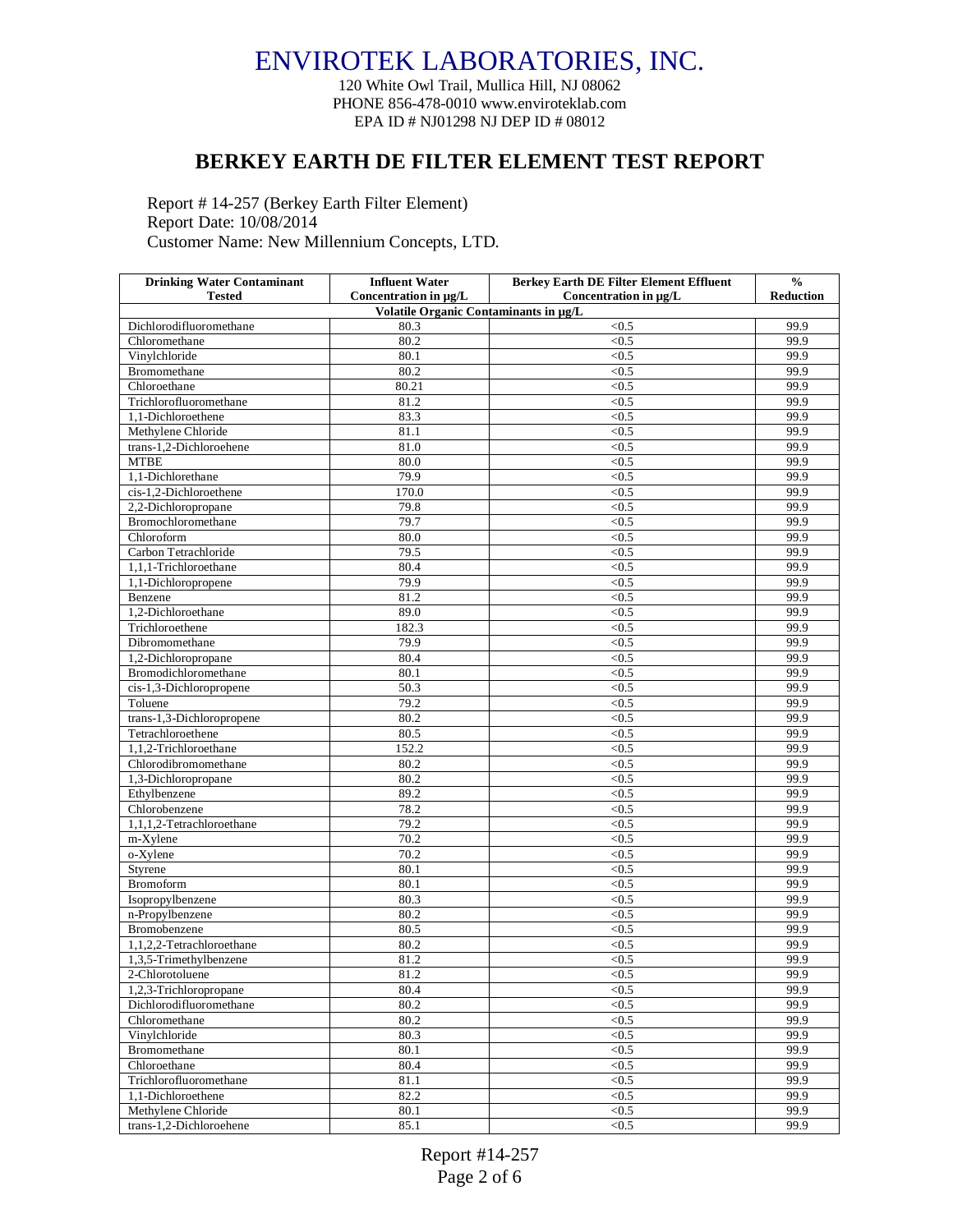120 White Owl Trail, Mullica Hill, NJ 08062 PHONE 856-478-0010 www.enviroteklab.com EPA ID # NJ01298 NJ DEP ID # 08012

| <b>Drinking Water Contaminant</b>     | <b>Influent Water</b>                          | <b>Berkey Earth DE Filter Element Effluent</b> | $\frac{0}{0}$    |
|---------------------------------------|------------------------------------------------|------------------------------------------------|------------------|
| <b>Tested</b>                         | Concentration in µg/L                          | Concentration in µg/L                          | <b>Reduction</b> |
|                                       | Volatile Organic Contaminants in µg/L          |                                                |                  |
| 4-Chlorotoluene                       | 80.2                                           | < 0.5                                          | 99.9             |
| 1,2,4-Trimethylbenzene                | 80.2                                           | < 0.5                                          | 99.9             |
| sec-Butylbenzene                      | 80.0                                           | < 0.5                                          | 99.9             |
| 4-Isopropyltoluene                    | 80.1                                           | < 0.5                                          | 99.9             |
| 1,3-Dichlorobenzene                   | 80.4                                           | < 0.5                                          | 99.9             |
| 1,4-Dichlorobenzene                   | 80.2                                           | < 0.5                                          | 99.9             |
| n-Butylbenzene<br>1,2-Dichlorobenzene | 40.0<br>80.1                                   | < 0.5<br>< 0.5                                 | 99.9<br>99.9     |
| Hexachlorobutadiene                   | 80.1                                           | < 0.5                                          | 99.9             |
| 1.2.4-Trichlorobenzene                | 44.0                                           | < 0.5                                          | 99.9             |
| Naphthalene                           | 160.5                                          | < 0.5                                          | 99.9             |
| 1,2,3-Trichlorobenzene                | 80.4                                           | < 0.5                                          | 99.9             |
|                                       | Heavy Metal Contaminants in $\mu$ g/L pH = 6.5 |                                                |                  |
| Aluminum                              | 210                                            | $\leq$ 2                                       | 99.0             |
| Antimony                              | 6.2                                            | < 0.5                                          | 99.9             |
| Arsenic                               | 310                                            | $\leq$ 2                                       | 99.9             |
| Beryllium                             | 50.1                                           | < 0.5                                          | 99.9             |
| Bismuth                               | 50.2                                           | $\leq$                                         | 99.9             |
| Cadmium                               | 32.1                                           | < 0.5                                          | 99.7             |
| Chromium                              | 312                                            | $\leq$                                         | 99.9             |
| Copper                                | 3,100                                          | $\leq$ 2                                       | 99.9             |
| Iron                                  | 3,200                                          | $\langle 2$                                    | 99.9             |
| Lead                                  | 150                                            | $\leq$                                         | 99.9             |
| Manganese                             | 1,050                                          | $\langle 2$                                    | 99.9             |
| Mercury                               | 6.2                                            | < 0.5                                          | 99.9             |
| Nickel                                | 100                                            | $\leq$ 2                                       | 99.9             |
| Selenium                              | 104                                            | $\langle$ 2                                    | 99.9             |
| Zinc                                  | 3,000                                          | $\leq$ 2                                       | 99.9             |
|                                       | Heavy Metal Contaminants in $\mu g/L$ pH = 8.5 |                                                |                  |
| Aluminum                              | 212                                            | $\leq$                                         | 99.1             |
| Antimony                              | 6.1                                            | < 0.5                                          | 99.9             |
| Arsenic                               | 320                                            | $\leq$                                         | 99.9             |
| Beryllium                             | 50.2                                           | < 0.5                                          | 99.9             |
| Bismuth                               | 50.2                                           | $\leq$ 2                                       | 99.9             |
| Cadmium                               | 31.5                                           | < 0.5                                          | 99.7             |
| Chromium                              | 310                                            | $\leq$                                         | 99.9             |
| Copper                                | 3,150                                          | $\langle 2$                                    | 99.9             |
| Iron                                  | 3,250                                          | $\leq$ 2                                       | 99.9             |
| Lead                                  | 152                                            | $\leq$                                         | 99.9             |
| Manganese                             | 1,100                                          | $\leq$ 2                                       | 99.9             |
| Mercury                               | 6.2                                            | < 0.5                                          | 99.9             |
| Nickel                                | 104                                            | $\leq$                                         | 99.9             |
| Selenium                              | 106                                            | $\overline{c}$                                 | 99.9             |
| Zinc                                  | 3,000                                          | $\leq$                                         | 99.9             |
|                                       | Pesticide Contaminants in µg/L                 |                                                |                  |
| $4,4$ '-DDD                           | 50.1                                           | < 0.5                                          | 99.9             |
| $4.4'$ -DDE                           | 50.2                                           | < 0.5                                          | 99.9             |
| $4.4'$ -DDT                           | 50.0                                           | < 0.5                                          | 99.9             |
| Alachlor                              | 40.1                                           | < 0.5                                          | 99.9             |
| Aldrin                                | 50.1                                           | < 0.5                                          | 99.9             |
| Alpha-BHC                             | 50.3                                           | < 0.5                                          | 99.9<br>99.9     |
| Ametryn                               | 50.4                                           | < 0.5                                          |                  |
| Atraton                               | 50.0<br>9.0                                    | < 0.5                                          | 99.9<br>99.9     |
| Atrazine<br>Beta-BHC                  | 49.7                                           | < 0.5<br>$<0.5$                                | 99.9             |
| Bromacil                              | 50.2                                           | $<0.5$                                         | 99.9             |
| Carbofuran                            | 80.2                                           | < 0.5                                          | 99.9             |
| Chlordane                             | 40.3                                           | < 0.5                                          | 99.9             |
| Chlorneb                              | 51.6                                           | < 0.5                                          | 99.9             |
| Chlorobenzilate                       | 50.1                                           | < 0.5                                          | 99.9             |
| Chlorothalonil                        | 50.2                                           | < 0.5                                          | 99.9             |
| Chlorprophane                         | 51.1                                           | < 0.5                                          | 99.9             |
|                                       |                                                |                                                |                  |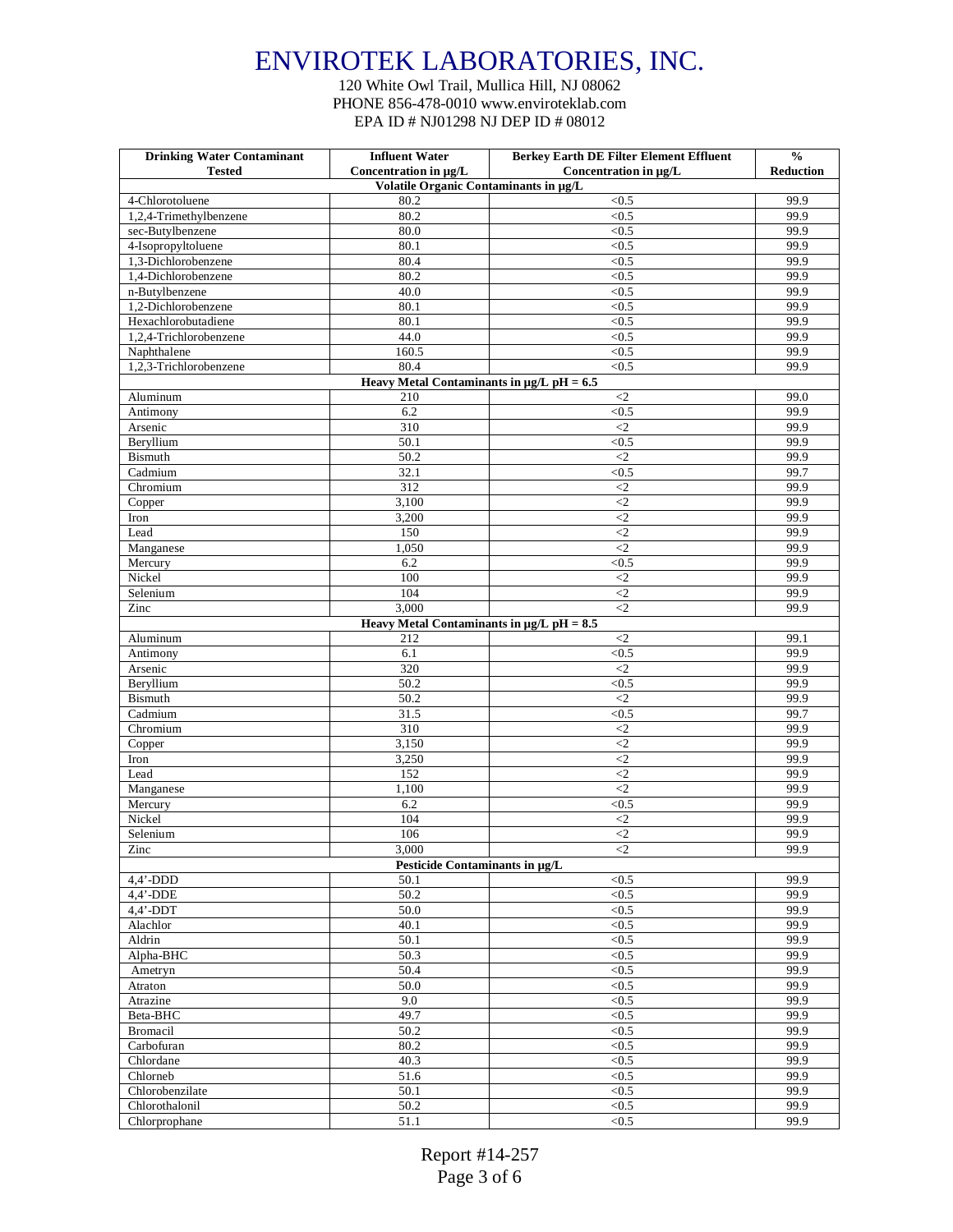120 White Owl Trail, Mullica Hill, NJ 08062 PHONE 856-478-0010 www.enviroteklab.com EPA ID # NJ01298 NJ DEP ID # 08012

| <b>Drinking Water Contaminant</b>         | <b>Influent Water</b>             | <b>Berkey Earth DE Filter Element Effluent</b> | $\frac{0}{0}$    |
|-------------------------------------------|-----------------------------------|------------------------------------------------|------------------|
| <b>Tested</b>                             | Concentration in µg/L             | Concentration in µg/L                          | <b>Reduction</b> |
|                                           | Pesticide Contaminants in µg/L    |                                                |                  |
| Cyanizene                                 | 51.3                              | < 0.5                                          | 99.9             |
| Delta-BHC                                 | 50.2                              | < 0.5                                          | 99.9             |
| Dichlorvos                                | 50.4                              | < 0.5                                          | 99.9             |
| Dieldrin<br>Diphenamid                    | 49.7                              | < 0.5                                          | 99.9             |
|                                           | 50.2                              | < 0.5                                          | 99.9<br>99.9     |
| Disulfoton                                | 51.5                              | < 0.5                                          | 99.9             |
| Endosulfan Sulfate<br>Endrin              | 51.2<br>6.1                       | < 0.5<br>< 0.5                                 | 99.9             |
| Endrin Aldehide                           | 51.2                              | < 0.5                                          | 99.9             |
| Endrin Ketone                             | 52.1                              | < 0.5                                          | 99.9             |
| Endusulfan I                              | 49.8                              | < 0.5                                          | 99.9             |
| Endusulfan II                             | 50.2                              | < 0.5                                          | 99.9             |
| Ethoprop                                  | 50.2                              | < 0.5                                          | 99.9             |
| Fenamiphos                                | 51.2                              | < 0.5                                          | 99.9             |
| Fluoridone                                | 51.4                              | < 0.5                                          | 99.9             |
| Gamma-BHC (Lindane)                       | 2.1                               | < 0.5                                          | 99.9             |
| Heptachlor                                | 81.2                              | < 0.5                                          | 99.9             |
| Methoxychlor                              | 120                               | < 0.5                                          | 99.9             |
| Molinate                                  | 50.2                              | < 0.5                                          | 99.9             |
| PCB's                                     | 10.0                              | < 0.5                                          | 99.9             |
| Prometron                                 | 50.2                              | < 0.5                                          | 99.9             |
| Simazine                                  | 12.0                              | < 0.5                                          | 99.9             |
| Toxaphene                                 | 15.0                              | < 0.5                                          | 99.9             |
|                                           | Semivolatile Contaminants in µg/L |                                                |                  |
| Acenaphthylene                            | 50.0                              | < 0.5                                          | 99.9             |
| Anthracene                                | 50.1                              | < 0.5                                          | 99.9             |
| Benz[a]anthracene                         | 51.0                              | < 0.5                                          | 99.9             |
| Benzo[b]fluoranthene                      | 50.2                              | < 0.5                                          | 99.9             |
| Benzo[k]fluoranthene                      | 50.0                              | < 0.5                                          | 99.9             |
| Benzo[a]pyrene                            | 50.2                              | < 0.5                                          | 99.9             |
| Benzo[g,h,i]perylene                      | 50.3                              | < 0.5                                          | 99.9             |
| Butylbenzylphthalate                      | 50.0                              | < 0.5                                          | 99.9             |
| Carboxin                                  | 50.5                              | < 0.5                                          | 99.9             |
| 2-Chlorobiphenyl                          | 50.2                              | < 0.5                                          | 99.9             |
| Chrysene                                  | 51.0                              | < 0.5                                          | 99.9             |
| Cycloate                                  | 51.0                              | < 0.5                                          | 99.9             |
| Dacthal (DCPA)                            | 51.2                              | < 0.5                                          | 99.9             |
| Diazinon                                  | 52.0                              | < 0.5                                          | 99.9             |
| Dibenz[a,h]anthracene                     | 50.4                              | < 0.5                                          | 99.9             |
| Di-n-Butylphthalate                       | 49.9                              | < 0.5                                          | 99.9             |
| 2,3-Dichlorobiphenyl                      | 50.4                              | < 0.5                                          | 99.9             |
| Diethylphthalate                          | 49.0                              | < 0.5                                          | 99.9             |
| Di(2-ethylhexyl)adipate                   | 50.1                              | < 0.5                                          | 99.9             |
| Di(2-ethylhexyl)phthalate                 | 52.0                              | <0.5                                           | 99.9             |
| Dimethylphthalate                         | 51.0                              | < 0.5                                          | 99.9             |
| <b>EPTC</b>                               | 50.5                              | < 0.5                                          | 99.9             |
| Fluorene                                  | 49.8                              | < 0.5                                          | 99.9             |
| 2,2', 3,3', 4,4', 6-Heptachlorobiphenyl   | 51.3                              | < 0.5                                          | 99.9             |
| Hexachlorobenzene                         | 49.9                              | < 0.5                                          | 99.9             |
| 2,2', 4,4', 5,6'-Hexachlorobiphenyl       | 50.5                              | < 0.5                                          | 99.9             |
| Hexachlorocyclohexane, alpha              | 51.0                              | < 0.5                                          | 99.9             |
| Hexachlorocyclohexane, beta               | 51.2                              | < 0.5                                          | 99.9             |
| Hexachlorocyclohexane, delta              | 51.2                              | < 0.5                                          | 99.9             |
| Hexachlorocyclopentadiene                 | 50.2                              | < 0.5                                          | 99.9             |
| Hexazinone                                | 50.5                              | $<0.5$                                         | 99.9             |
| Indeno[1,2,3,c,d]pyrene                   | 49.2                              | < 0.5                                          | 99.9             |
| Isophorone                                | 51.4                              | < 0.5                                          | 99.9             |
| Merphos                                   | 51.2                              | < 0.5                                          | 99.9             |
| Methyl Paraoxon                           | 51.1                              | < 0.5                                          | 99.9             |
| Norflurazon                               | 51.3                              | < 0.5                                          | 99.9             |
| 2,2', 3,3', 4,5', 6,6'-Octachlorobiphenyl | 50.0                              | $\sqrt{0.5}$                                   | 99.9             |
| Pebulate                                  | 50.2                              | < 0.5                                          | 99.9             |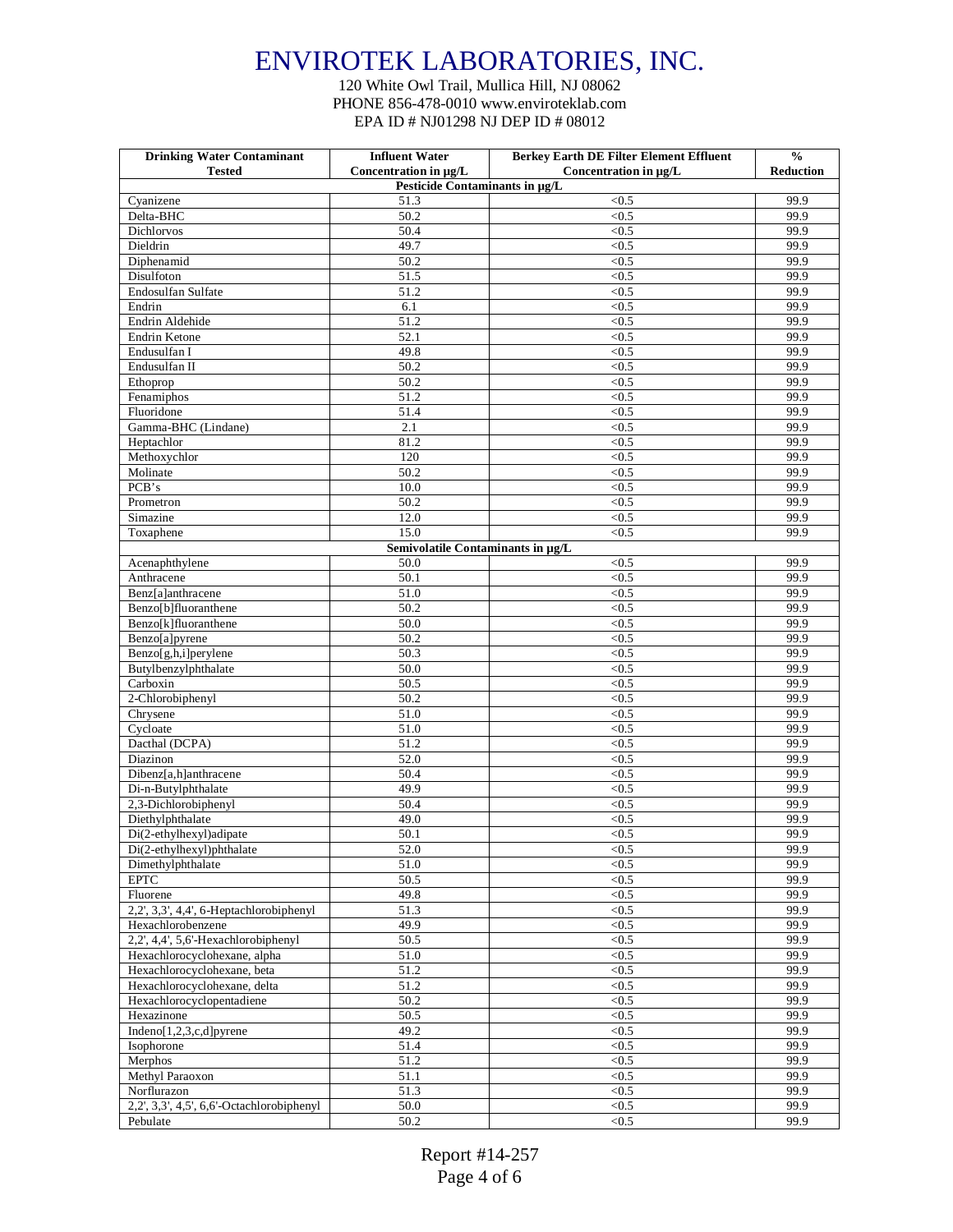120 White Owl Trail, Mullica Hill, NJ 08062 PHONE 856-478-0010 www.enviroteklab.com EPA ID # NJ01298 NJ DEP ID # 08012

| <b>Drinking Water Contaminant</b>  | <b>Influent Water</b>                             | <b>Berkey Earth DE Filter Element Effluent</b>               | $\frac{0}{0}$ |
|------------------------------------|---------------------------------------------------|--------------------------------------------------------------|---------------|
| <b>Tested</b>                      | Concentration in µg/L                             | Concentration in µg/L                                        | Reduction     |
|                                    | Semivolatile Contaminants in µg/L                 |                                                              |               |
| Pentachlorophenol                  | 50.1                                              | < 0.5                                                        | 99.9          |
| Phenanthrene                       | 50.5<br>50.1                                      | < 0.5                                                        | 99.9          |
| cis-Permethrin<br>trans-Permethrin | 49.5                                              | < 0.5<br>< 0.5                                               | 99.9<br>99.9  |
| Prometon                           | 51.2                                              | < 0.5                                                        | 99.9          |
|                                    | 51.0                                              | < 0.5                                                        | 99.9          |
| Prometryn<br>Pronamide             | 50.0                                              | < 0.5                                                        | 99.9          |
| Propachlor                         | 50.2                                              | < 0.5                                                        | 99.9          |
| Propazine                          | 50.0                                              | < 0.5                                                        | 99.9          |
| Triademefon                        | 49.8                                              | < 0.5                                                        | 99.9          |
| 2,4,5-Trichlorobiphenyl            | 48.5                                              | < 0.5                                                        | 99.9          |
| Triademefon                        | 48.8                                              | < 0.5                                                        | 99.9          |
| 2,4,5-Trichlorobiphenyl            | 48.5                                              | < 0.5                                                        | 99.9          |
| Tricyclazole                       | 48.8                                              | < 0.5                                                        | 99.9          |
| Trifluralin                        | 51.1                                              | < 0.5                                                        | 99.9          |
|                                    |                                                   | Disinfectant and Inorganic Non-Metallic Contaminants in mg/L |               |
| Chloramines                        | $3.1$ mg/L                                        | $< 0.1$ mg/L                                                 | 99.9          |
| Free Chlorine                      | $2.2 \text{ mg/L}$                                | $< 0.1$ mg/L                                                 | 99.9          |
| Chloride                           | $250$ mg/L                                        | $<1$ mg/L                                                    | 99.6          |
| Fluoride                           | $8.2 \text{ mg/L}$                                | $< 0.1$ mg/L                                                 | 99.9          |
|                                    | Herbicide Contaminants in µg/L                    |                                                              |               |
| Dalapon                            | 150                                               | < 0.1                                                        | 99.9          |
| Dicamba                            | 150                                               | < 0.1                                                        | 99.9          |
| Dinosep                            | 22.2                                              | < 0.1                                                        | 99.0          |
| Dichlorporp                        | 150                                               | < 0.1                                                        | 99.9          |
| $2,4-D$                            | 220                                               | < 0.5                                                        | 99.9          |
| Pentachlorophenol                  | 10.2                                              | < 0.5                                                        | 99.9          |
| Picoram                            | 150                                               | < 0.5                                                        | 99.9          |
| $2,4,5-T$                          | 152                                               | < 0.5                                                        | 99.9          |
| $2,4,5$ -TP (Silvex)               | 150                                               | < 0.5                                                        | 99.9          |
| $2,4$ -DB                          | 152                                               | < 0.5                                                        | 99.9          |
| Bentazom                           | 150                                               | < 0.5                                                        | 99.9          |
| <b>DCPA</b>                        | 150                                               | < 0.5                                                        | 99.9          |
| Quinclorac                         | 150                                               | < 0.5<br>< 0.5                                               | 99.9<br>99.9  |
| Aciflurfen                         | 151                                               |                                                              |               |
|                                    | Pharmaceutical Drugs Contaminants in µg/L<br>20.0 | < 0.1                                                        | 99.5          |
| Acetaminofen<br>Caffeine           | 20.2                                              | < 0.1                                                        | 99.5          |
| Carbamazepine                      | 21.2                                              | < 0.1                                                        | 99.5          |
| Ciprofloxacin HCl                  | 21.2                                              | < 0.1                                                        | 99.5          |
| Erythromycin USP                   | 20.0                                              | < 0.1                                                        | 99.5          |
| Sulfamethoxazole                   | 21.2                                              | < 0.1                                                        | 99.5          |
| Trimethoprim                       | 20.3                                              | < 0.1                                                        | 99.5          |
| Bisphenol A                        | 20.4                                              | < 0.1                                                        | 99.5          |
| Diclofenac Sodium                  | 20.2                                              | < 0.1                                                        | 99.5          |
| 4-para-Nonylphenol                 | 20.2                                              | < 0.1                                                        | 99.5          |
| 4-tert-Octylphenol                 | 20.4                                              | < 0.1                                                        | 99.5          |
| Primidone                          | 20.9                                              | < 0.1                                                        | 99.5          |
| Progestrone                        | 20.4                                              | < 0.1                                                        | 99.5          |
| Gemfibrozil                        | 20.4                                              | < 0.1                                                        | 99.5          |
| Ibuprofen                          | 20.3                                              | < 0.1                                                        | 99.5          |
| Naproxen Sodium                    | 20.4                                              | < 0.1                                                        | 99.5          |
| Triclosan                          | 20.2                                              | < 0.1                                                        | 99.5          |
| Petroleum Contaminants in µg/L     |                                                   |                                                              |               |
| Gasoline                           | 50.4                                              | < 0.5                                                        | 99.9          |
| Diesel                             | 51.2                                              | $<0.5$                                                       | 99.9          |
| Crude Oil                          | 50.5                                              | $<0.5$                                                       | 99.9          |
| Kerosene                           | 50.4                                              | $\overline{<}0.5$                                            | 99.9          |
| <b>Mineral Spirits</b>             | 50.4                                              | $<0.5$                                                       | 99.9          |
| Refine Oil                         | 50.2                                              | < 0.5                                                        | 99.9          |
|                                    | <b>Individual Organic Compound</b>                |                                                              |               |
| Methylcyclohexane-methane          | $130 \mu g/L$                                     | $<$ 0.5 µg/L                                                 | 99.9          |